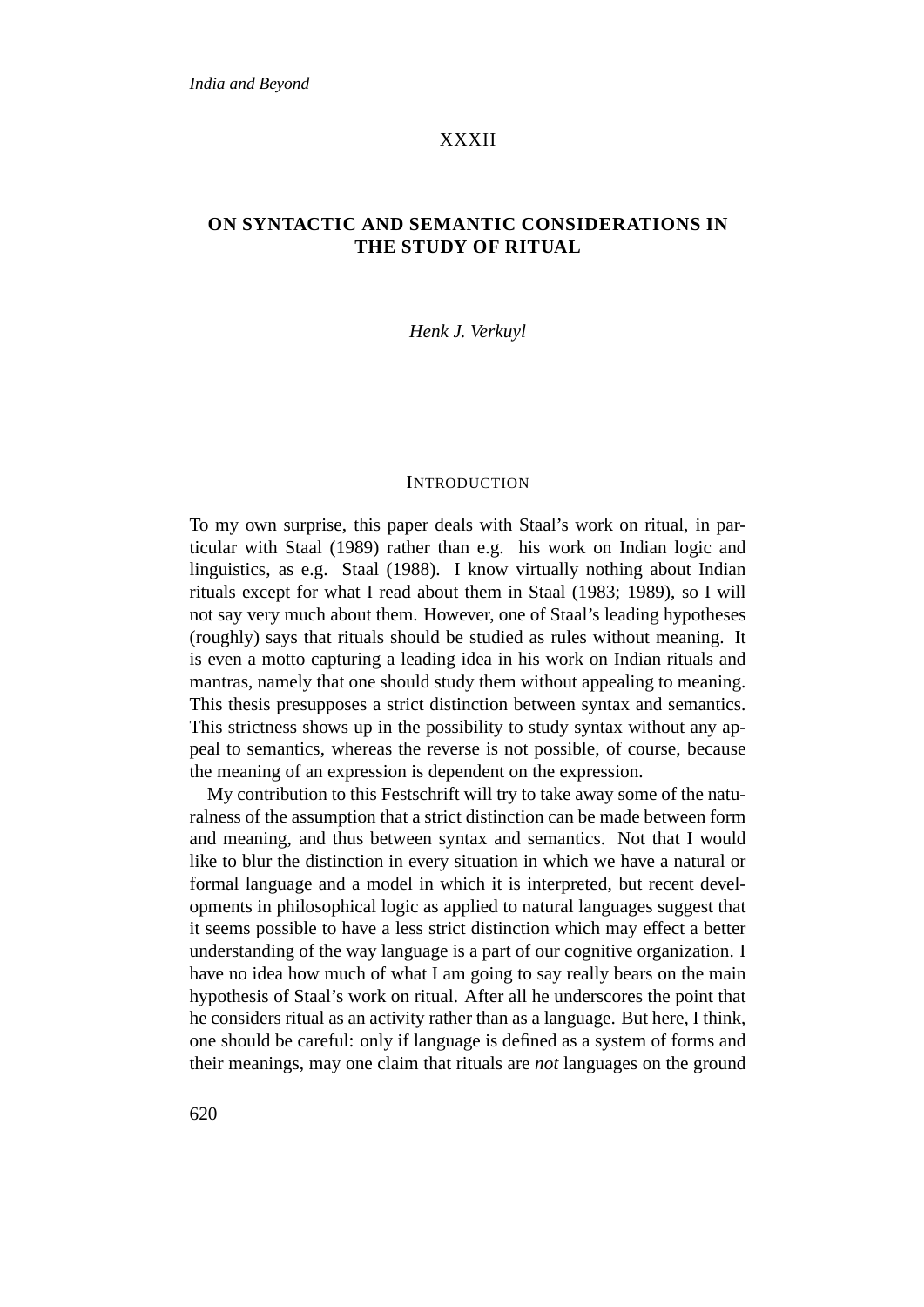that they are just systems of meaningless forms. In that sense, it becomes natural to focus on rituals as systems of activity. Yet, the very fact that Staal attributes a syntax to ritual implies that it is possible to attach meanings to its expressions even if the meaning of the forms is reduced to their own form itself. One may study syntax without semantics, but that does not mean that there can be no meanings. The basic question becomes whether there are sufficiently developed theories of meaning to provide meanings to apparently meaningless forms, or whether the forms are assigned a sort of "zero-meaning" as in Chomsky's work. Staal (1989, p. 137) says that "The chief provider of meaning being religion, ritual became involved with religion and through this association, meaningful". What I will suggest is that if Staal's thesis should be modified or rejected, the opposition should not come from those who locate meaning in the area of religion and belief, but rather in deeper lying principles of cognitive organization.

Although this position might surprise him–the study of logical systems is not normally associated with the study of cognition–, it brings Staal's thesis to the very heart of semiotics, the study of formal languages, and it is from this point of view that I would like to approach his thesis.

# TWO MODELS, TWO STRATEGIES

There are two well-known models in terms of which the relation between a teacher and his pupil can be characterized: the Socrates/Plato-model (the pupil basically agrees and tries to explain what his master taught), and the Plato/Aristotle model (the pupil disagrees and tries to reject virtually everything his teacher said). Now, Frits Staal took my final examination in logic and the philosophy of language, but he did not teach me in these fields. He taught me as the leader of the famous work group-Staal in Amsterdam in the early sixties. He was the central stimulating person and having had a mathematical training he could explain many formal aspects of the transformational-generative syntax of that period to linguistic students. During the year 1965/1966 he taught me also extra-curricularly as one of the members of an illustrous pair of teachers, Frits Staal and Richard Montague, jointly and harmoniously chairing another working group in which generative grammar and Montague grammar (not yet so called) were systematically compared. The double loyalty of a pupil to a pair of teachers makes it virtually impossible to fully apply any of the two models to one of them, certainly because the teachers did not agree: Staal was on the generative side and Montague on his own side, and there was a huge abyss between these two approaches, certainly in that period.

It is in this context, that with regard to Staal's purely syntactic approach,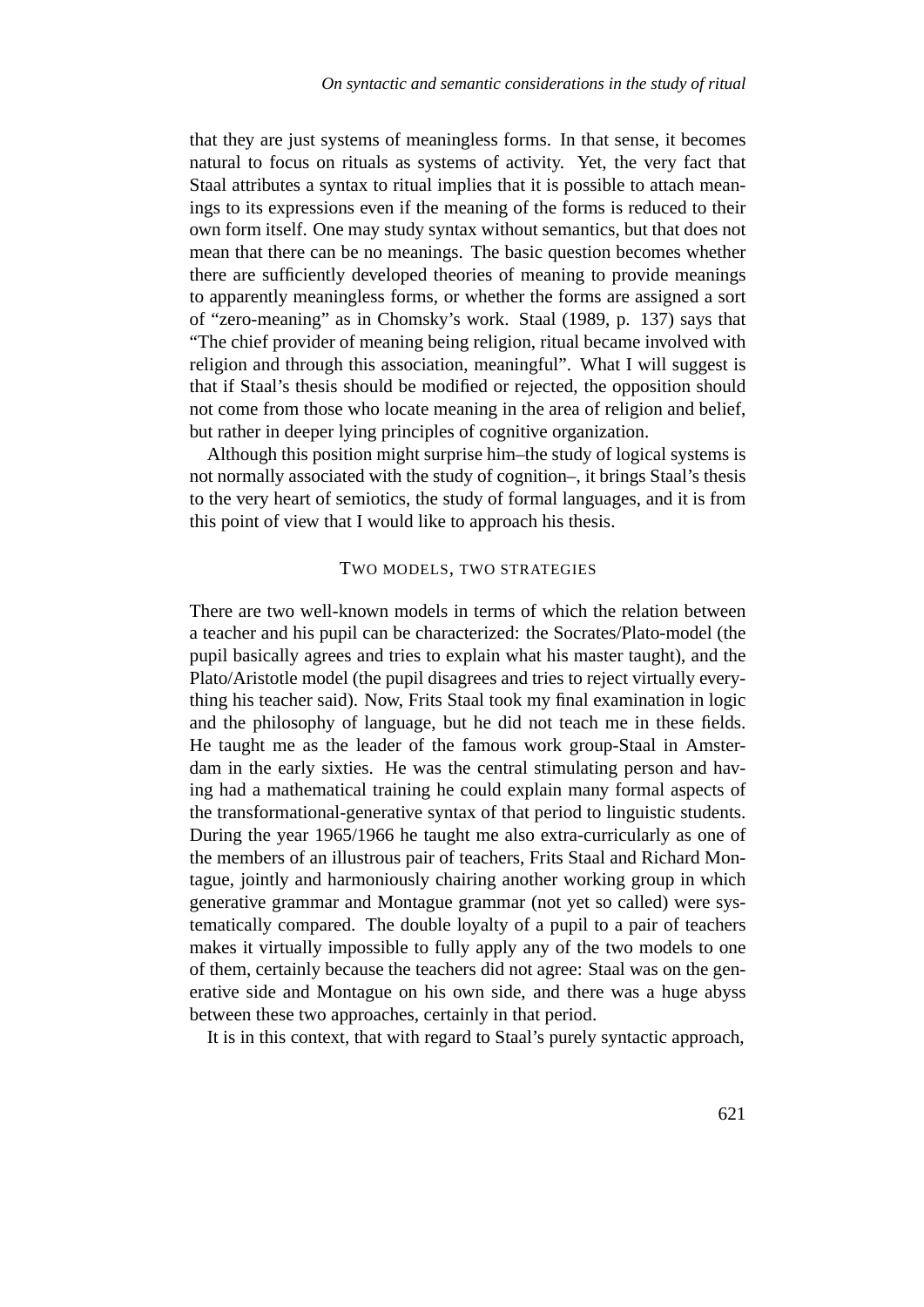I would like to operate on the Plato/Aristotle-side, and on the Socrates/Platoside with respect to Montague. Yet, with regard to Staal I shall operate on the Socrates/Plato side as well, simply because I work in a generative framework albeit combined with Montagovian model-theoretic tools. In other words, I agree basically with the sort of approach Staal advocates, but I will show that the picture of the relationship between syntax and semantics is more complicated than suggested by him and although I have no real alternative, it might be good for scholars working in his discipline to also have a more complex picture of the issues involved. As said, this is also the criticism one may have with respect to those forming theories about language just from the point of view of syntax. In this sense, my intention is to contribute to a discussion about what belongs to syntax proper and what to semantics proper. Perhaps there are certain areas in which it may be very hard or even impossible to draw a clear borderline. And if this convinces my generative teacher, he might even feel inclined to have a look at his main thesis from the point of view of this more complex picture of the relation between syntax and meaning. On the other hand, I am fully aware that he argues against those who start at the meaning side of a complex system and I agree with his strategy to first put things in the right semiotic format and making the syntactic point. My remarks are for those who are prepared to follow that move and then want to see whether or not it might be the whole story. My point will be that Staal's thesis might have to be given a more complex character, the more so because Staal employs basically the same strategy as Chomsky does in his study of natural language: to restrict oneself to a syntactic approach. If the Chomskyan strategy could be shown to fail to deliver a reasonably complete picture of the empirical domain to which his theory applies because it could be argued that some sort of semantic patterning must be drawn into the theory formation about natural language, it might also influence Staal's position.

Staal's thesis presupposes that ritual is considered as a language whose syntax is to be studied without an appeal to the notion of the meaning its forms have or can be said to have. This is not the thesis defended by Staal; we need to refine its formulation. Staal entered into the discussion about the nature of ritual seeing that people focussed on their meaning: rituals were given an interpretation. The first step by Staal was to connect interpretation with form: he put his study of the ritual in the standard semiotic form which requires that there be no semantics without syntax. At that point, he asked himself whether or not it would be possible to study ritual without any appeal to meaning. This is also fairly standard in semiotics because many logicians study the properties of their formal languages by only looking at their uninterpreted forms. They set up some axioms and some rules of inference and then look at what can be derived by applying these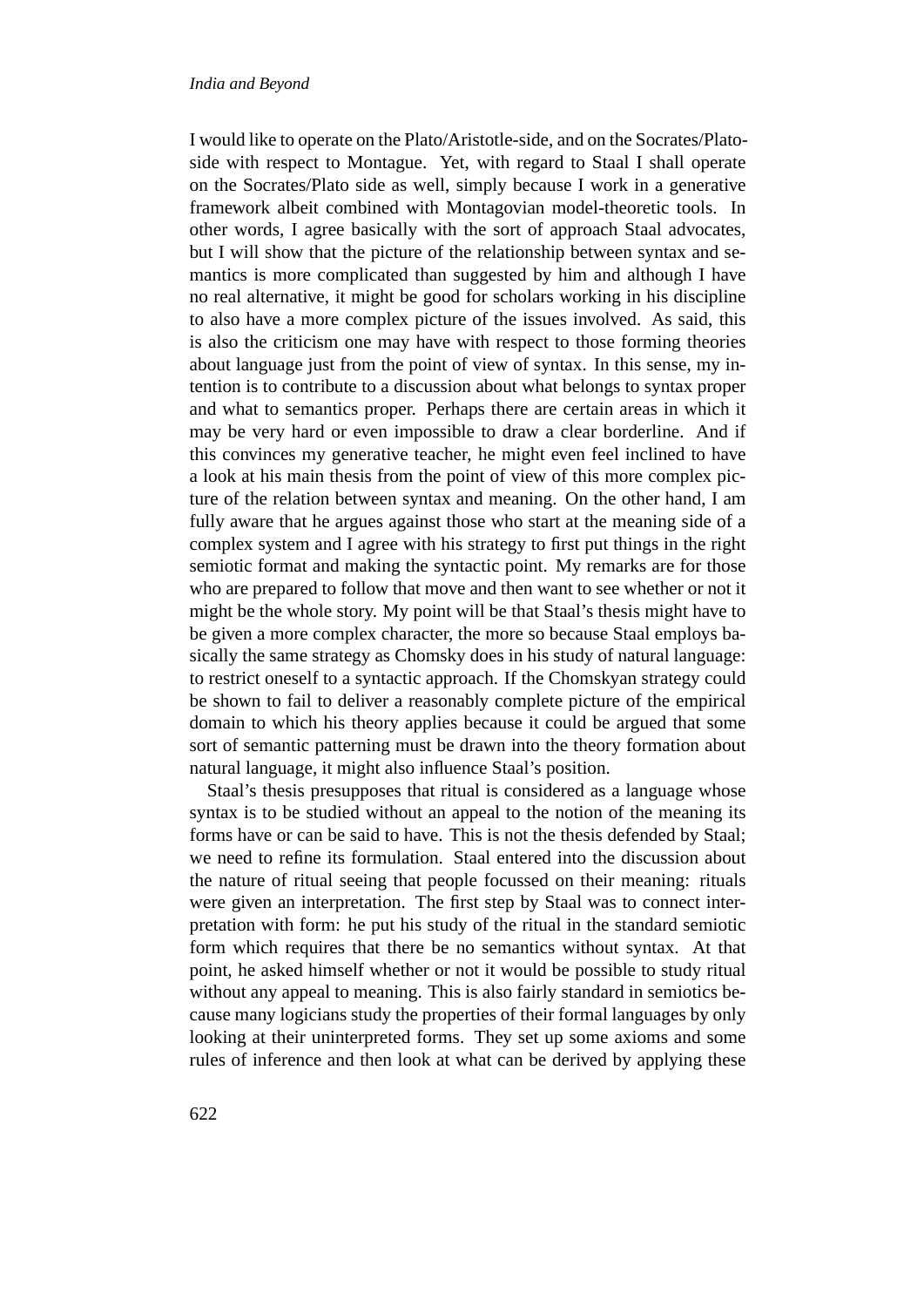rules: rules without meaning. This sort of approach is called proof theoretic. That Staal is on this side is clear by his remarks on the role of syntax in natural language. He adopts Chomsky's position (1989, pp. 52–60, but especially p. 138) by arguing that in natural language the relation between sound and meaning is mediated by an unnecessarily complex roundabout system: syntax. Like Chomsky, Staal says that language is not (only) for the sake of communication and he derives from this the view that syntax is "a structured domain of specific rules which in fact makes language unlogical and inefficient. These specific rules, which are without rhyme or reason, must come from elsewhere. They look like a rudiment of something quite different. This supports the idea that the origin of syntax is ritual".

However, there is a second sort of approach to formal languages in semiotics: one may be interested in truth assignment to formulas of the language and in this case a relation is presupposed between the forms of the language and some domain of interpretation. This is the model-theoretic approach: it characterizes the conditions under which expressions are true in a certain model, i.e. with respect to a domain of interpretation. It investigates the relations between the structure of the language and the structure of the domain. Montague is nowadays considered as the chief scholar who made model theory available to the study of natural language. His central thesis, developed in different papers collected in Montague (1974) is that a natural language is a formal typed language, which means among other things that the categories of natural language are treated as syntactic expressions systematically related to semantic objects that are part of an algebraic structure attributed to a domain of interpretation. I will demonstrate how this can be done shortly. Montague assumes a one-to-one correspondence between forms and meanings and in my view this provides a means to relate semantic structures to syntactic forms, though not by taking semantic structure as a point of departure but by assuming a genuine match.<sup>1</sup>

Whatever the differences between proof theory and model theory, both approaches make a principled distinction between syntax and semantics and the idea is clear: keep them strictly separated. I will operate on the model theoretic side trying to show that in the analysis of a genuinely syntactic pattern, the NP VP distinction, we may hit upon underlying principles which give away the structuring of models in which we interpret expressions of this form.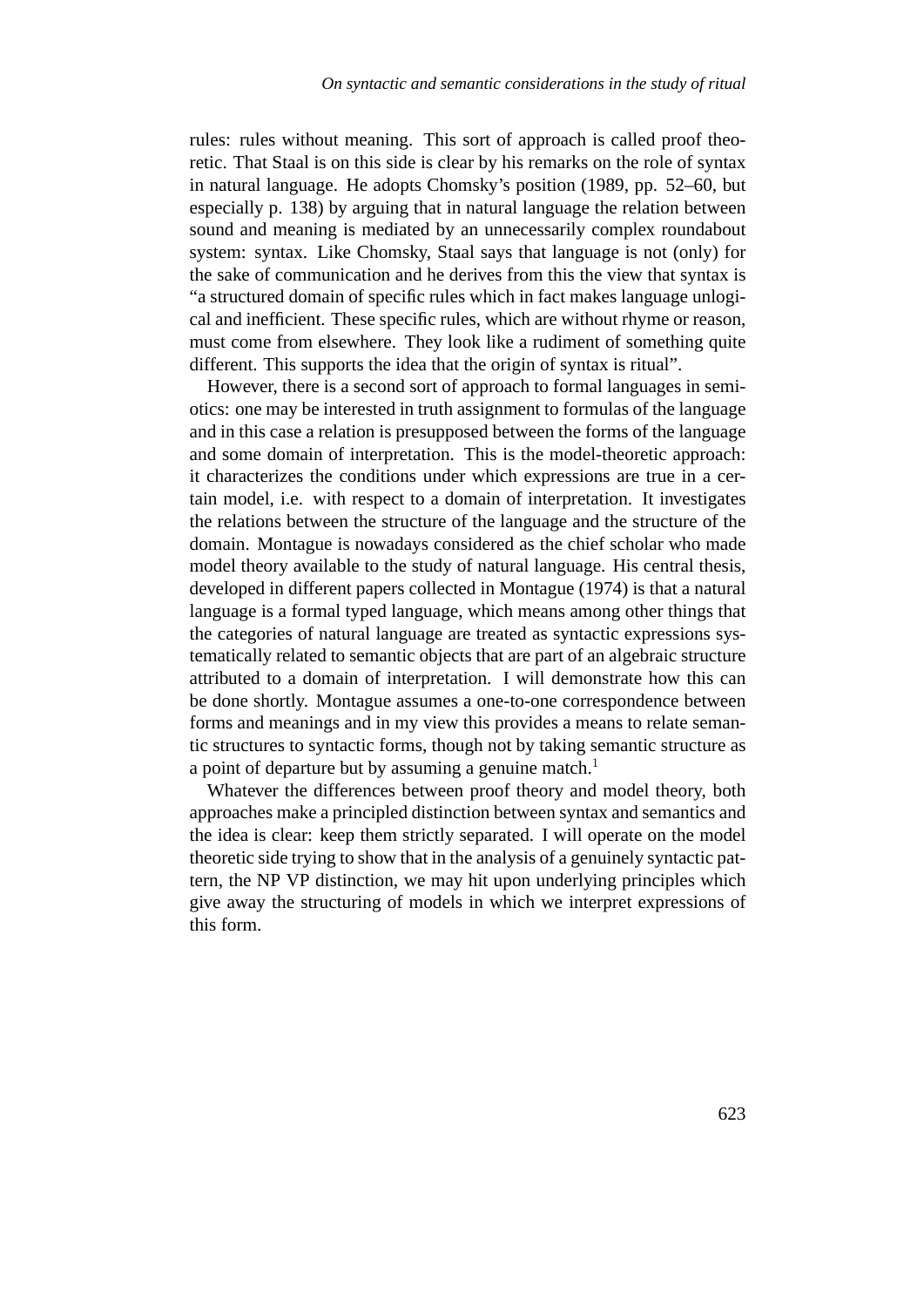#### TWO TRADITIONS

There are two traditions in which the distinction between form and meaning is expressed explicitly. In linguistics, this insight is attributed to De Saussure (1965) who made a principled distinction between a sign and its denotation. This is used by Staal in order to strengthen his main claim: it is dependent on the split between form and meaning. Staal also underscores the importance of the Saussurean claim that the relation between a 'signe' and its 'signifiant' is conventionally determined. Of course, there are some peripheral structural ties between forms and their meanings, such as onomatopoeias, but these do not affect the claim that the relation between form and meaning is arbitrary in the sense that a different meaning could have been associated with any of the forms we have available in a language. It should be added that once the assignment of meaning has taken place, much of this conventionality is restricted by the presence of existing formmeaning pairs. But this is outside the realm for which the claim has been made.

The Saussurean tradition has merged with another tradition in philosophical logic which developed the notion of semiotics. In the semiotic tradition of the thirties the distinction between syntax and semantics (and pragmatics) was given its present standard form, as in Carnap 1958. The strict separation between the three corners of the semiotic triangle, in particular between expressions and their denotation is compatible with distinction between 'signe' and 'signifiant' as well as with the Saussurean claim of arbitrariness. This solved several problems that would otherwise burden theory formation in natural and formal languages. It enables us to develop a precise theory of inference but also a theory of reference (and hence of quantification), and in so doing one is in the process of developing a successful theory of meaning. As observed above, the distinction between syntax and semantics led to two research strategies in mathematical logic: proof theory and model theory. It is clear that Chomsky has always been siding with the proof theoreticians: he does not appeal to meaning in constructing his theories about natural language. In applying Chomsky's insights to the area of ritual Staal has retained this proof theoretic position. It also follows that my interest in Montague's work will lead to raising some problems.

# SOME PROBLEMS

As indicated, Staal appeals to De Saussure for an important argument about the reference of linguistic expressions, in particular to his insight that the relation between a linguistic form and its reference is conventional. This insight has gained the status of one of the few axioms of linguistics. In fact,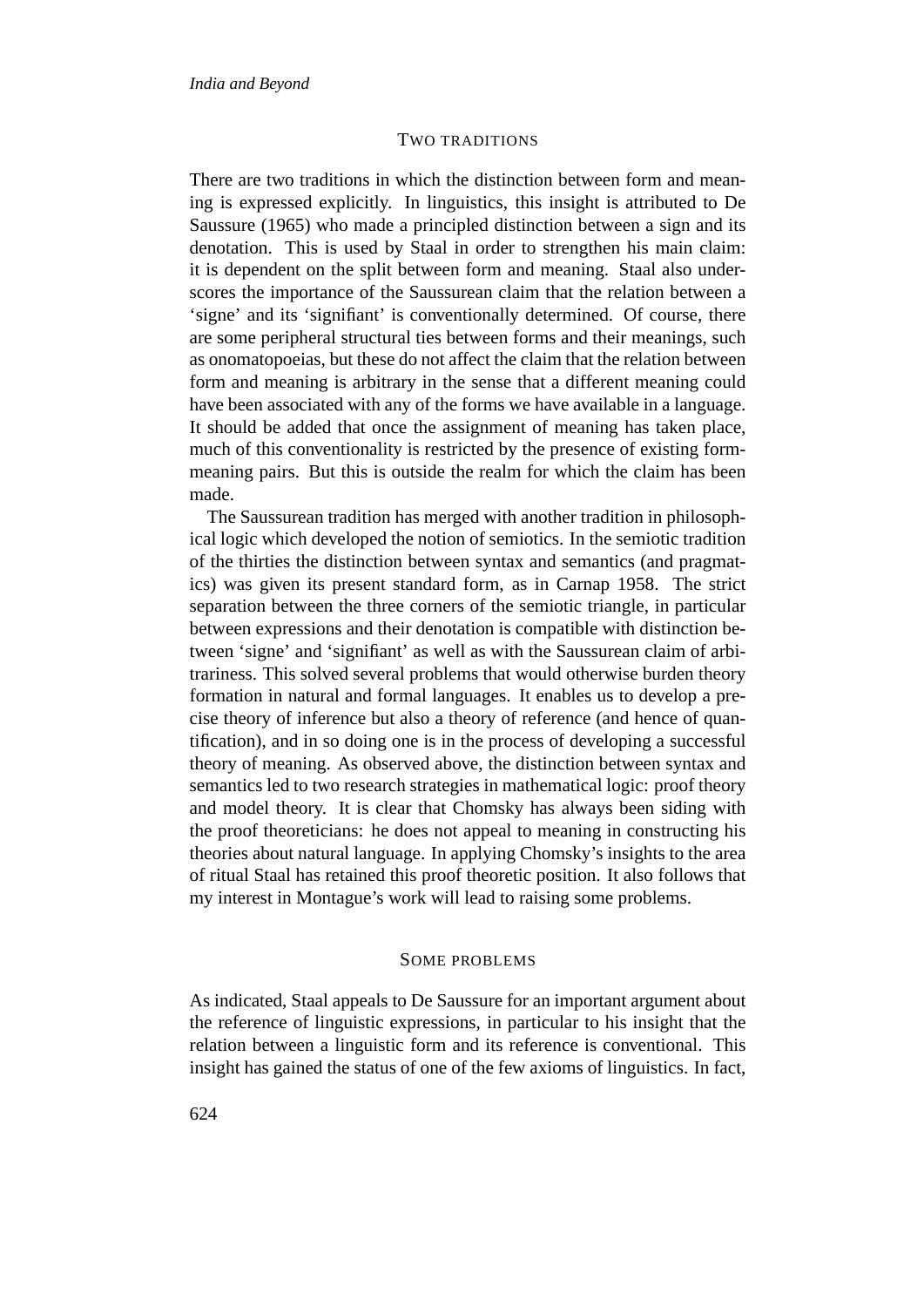there is no way to avoid the position that the relation between linguistic form and the semantic object to which it refers is arbitrary. However, it is important to see that the Saussurean axiom is formulated with respect to basic, lexical forms, such as nouns, verbs and adjectives. As formulated, it holds only at the lexical level. As soon as we arrive at the level at which the principle of compositionality can be said to be operative, one is forced to rely on the functional nature of the rules combining basic forms into derived meanings. The most common assumption is that compositionality requires (mathematical) functions, the complex output, i.e. a structured meaning, being determined by its basic constituent members and hence the arbitrariness "percolates" as it were to the top of the tree to which the meaning is assigned.

Let me put these things in a more precise format. Interpretation in the logical-semiotic tradition that currently has been extended so as to include linguistics, can be seen as a function mapping linguistic forms onto semantic objects. The interpretation function is defined as operating on a domain consisting of linguistic forms and as yielding semantic objects which are part of the domain of interpretation. It is standard to distinguish between the interpretation of basic forms (say, lexical items) and the interpretation of complex forms: the latter are constructed from the basic forms. So, the interpretation of language forms begins by considering any form as complex breaking it down into less complex units until one arrives at the levels at which the forms can be considered basic. I will briefly discuss these two modes of interpretation and see how we can extract some arguments from it pointing in the direction suggested above.

# THE INTERPRETATION FUNCTIONS  $I$  and  $\llbracket . \rrbracket$

In model theory, interpretation takes place with respect to a model. A model **M** for a language L consists (basically) of a domain of interpretation D and an interpretation function *I*:  $M = \langle D, I \rangle$ . The basic forms of L are interpreted by I which assigns to the constants  $c_{\alpha}$  in a language L their value  $I(c_{\alpha})$  in the domain of interpretation  $D_{\alpha}$ , where  $D_{\alpha}$  is construed out of  $D$ :<sup>2</sup>

$$
I: L_{Con} \longrightarrow D_{\alpha}
$$

The subscript  $\alpha$  stands for types (categories). For example, *John<sub>e</sub>* says that the proper noun *John* denotes an individual (e stands for entity);  $walk_{et}$  says that *walk* is a predicate constant (et stands for a set), etc. In this way the categories of natural language are systematically mirrored by the types of a logical language. The domain of individuals  $D_e$  is taken here as the point of departure: all types are construed from individuals  $e$  and truth values  $t$ .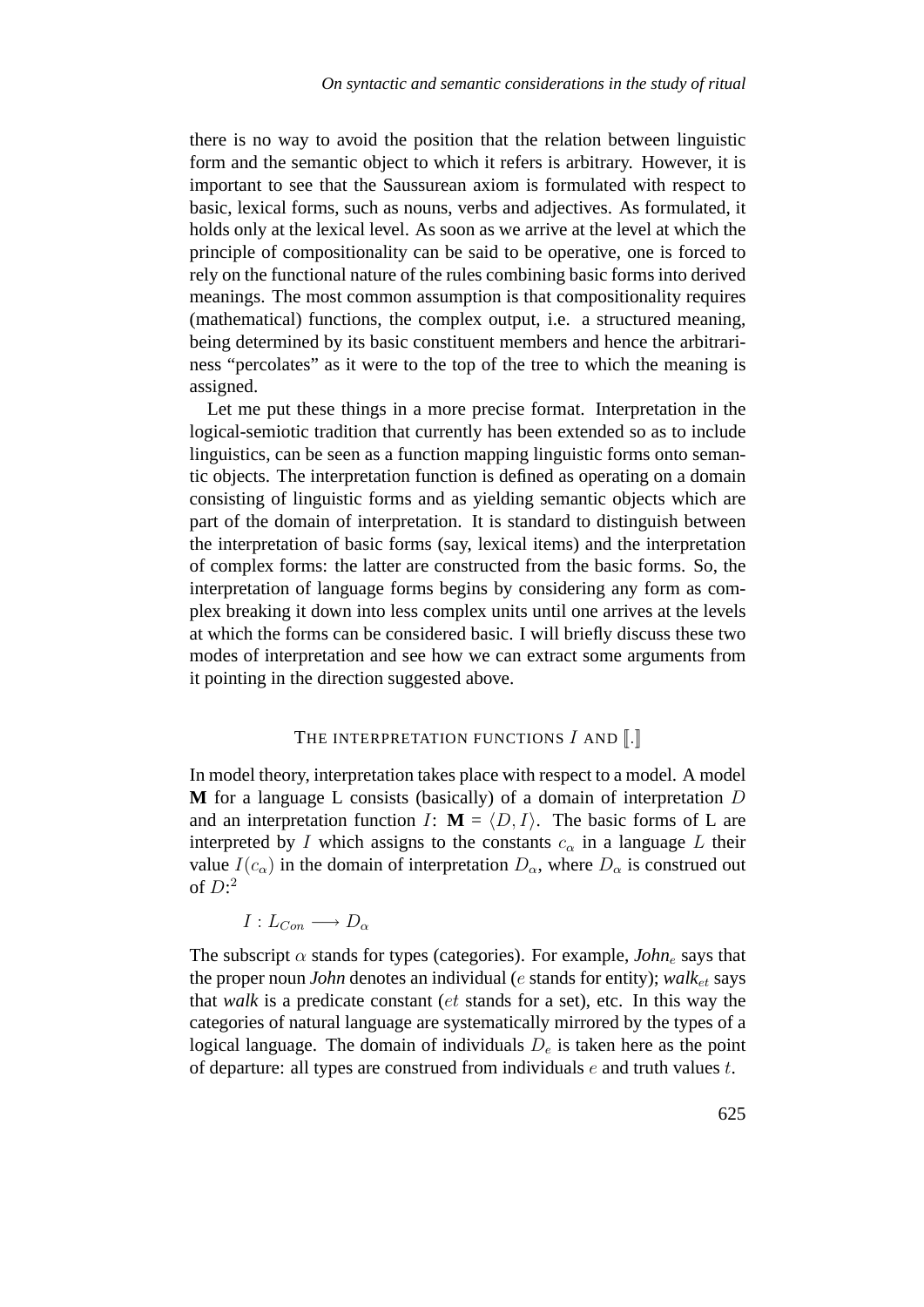The domain  $D$  may be any domain we like. In (approaches based on) first order logic, however, D is standardly taken as a domain of individuals. Assuming that in sentences like (1) there are two basic forms *John* and *walk*, we obtain (2) as the result of applying the function  $I$ .

- John walks(1)
- a.  $I(John) = John$ b.  $I(walk) = W = \{x : x \text{ move by foot}\}\$ (2)

Here  $I(John) \in D_e$ , that is, John is an element of the domain, and  $I(walk) \subseteq$ D. That is: W is a subset of  $D_e$ , the set of all individuals. As said, I could have been given different linguistic forms as its input and yet have given the same values.<sup>3</sup>

Full sentences are considered complex expressions that are reduced to more simple ones. In first order predicate logic (1) is standardly interpreted as in  $(3)$ :<sup>4</sup>

(3) 
$$
\llbracket John walk \rrbracket = 1 \text{ iff } \llbracket walk \rrbracket (\llbracket John \rrbracket) = 1 \text{ iff } I(walk) \text{ iff } \text{John} \in W
$$

$$
I(walk)(I(John)) = 1 \text{ iff } I(John) \in I(walk) \text{ iff } \text{John} \in W
$$

The sentence is considered true if and only if John is an element of the set W:  $I(John) \in I(walk)$ . The reduction to the *I*-interpretation applies to all sorts of complex forms, e.g. conjunctions like *John, Mary and Sue* and to *walk and talk*. Conjunctions are first taken as a complex form and then reduced to the basic forms which receive an I-interpretation. For example, [[*walk and talk*]] is first reduced to [[*walk*]] ∩ [[*talk*]] and then to I(*walk*)∩I(*talk*). <sup>5</sup> The same sort of pattern holds for disjunction, negation, quantifiers, etc.

#### SPLITTING THE DOMAIN

The set W in  $(2b)$  is the set of those individuals that walk in D, which means that the predicate *walk* is conceived of as a function partitioning the domain into a set W and its complement W'. This structures  $D$ . In fact,  $D$ is bipartitioned as many times as there are predicates in the language. Due to this property of predicates (a two-place predicate partitions  $D$  into a set of pairs standing in a certain relation and a set of pairs not standing in this relation, etc.) one may discern types of semantic objects in  $D$ . In modern type-logic, these structures have been dealt with extensively. The leading idea is that  $D$  is stratified by a set of functions so that different categories in the language correspond to different semantic types in the domain. It is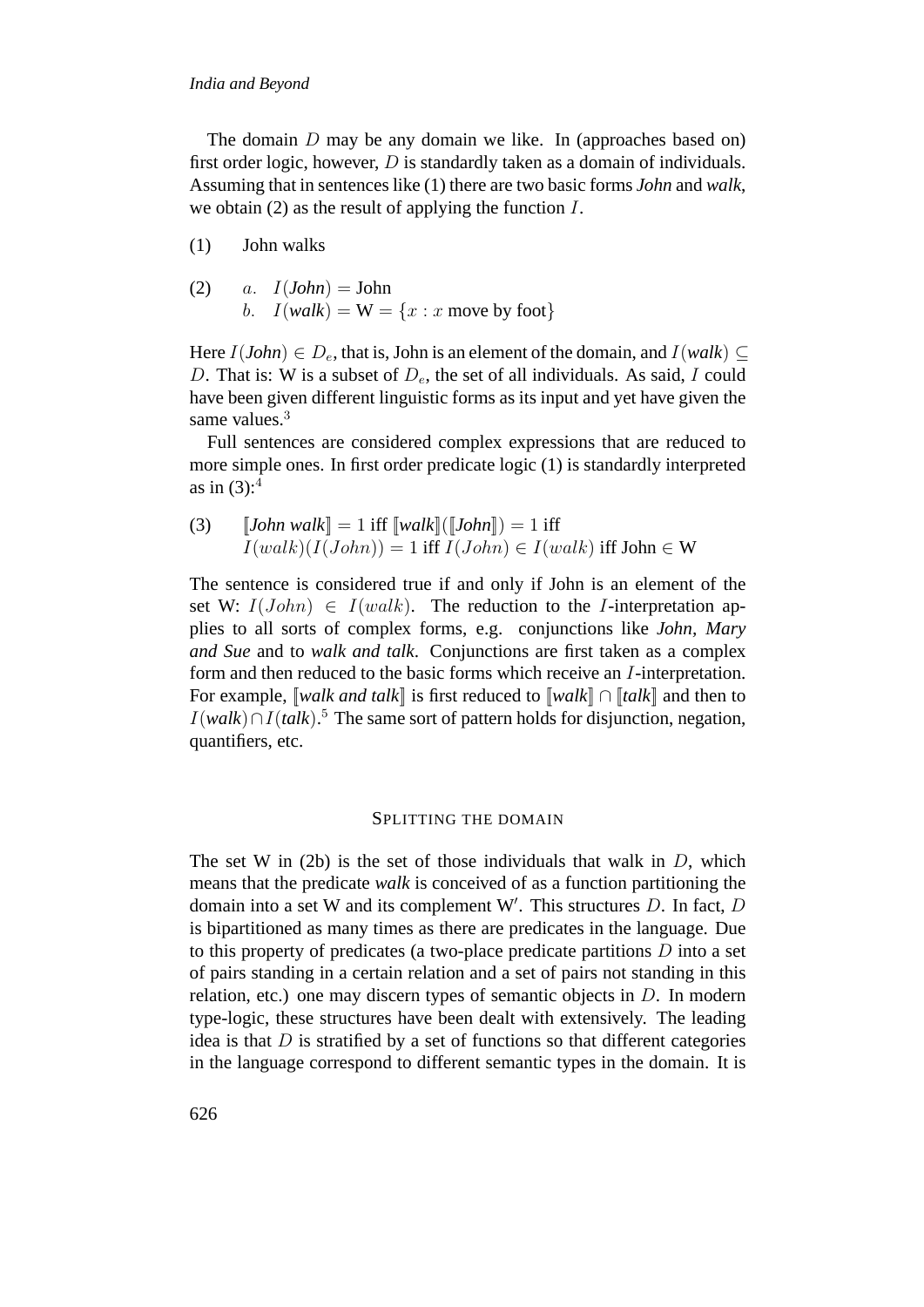now standard to say that  $D = D_e$ , i.e. the set of all individuals of type e (e stands for entity). The verb *walk* is considered as pertaining to a set W of type  $et$  (the notation represents a function sending entities  $e$  belonging to W to truth values  $t$ ). It is treated as a predicate constant whose value is an element of  $D_{et}$ .

One of the things Montague (1974) taught us was that the proper name *John* is an individual constant whose value is not only an element of  $D_e$ , but also an element of the domain  $D_{(et)t}$ . This is the domain of functions sending sets, i.e. semantic objects of type  $et$ , to truth values  $t$ . For example, we saw that the set W was treated as a (characteristic) function sending all the entities that walk to the truth value 1 and all the entities  $e$  that do not walk to 0. Now, one may think of  $D$  as being structured into the set of all its subsets. This collection, being a set, called  $\wp(D)$  may also be split by a function sending all the sets with a certain property to 1 and all the sets lacking this property to 0. In this way,  $I(John)$  can be seen as the collection of sets containing all the sets of which John is an element: there are two ways of looking at one syntactic element. It makes the relation between syntax and semantics more flexible in the sense that *John* may correspond to an individual or to a collection of sets, whereas semantically an equivalence holds. Yet there is some other constant relation between form and meaning: a mathematical function.

# A UNIVERSAL FORMAT

An intriguing question arises: how do we explain the fact that our interpretation has the format of a function? And again, this amounts to asking whether it is a matter of syntax or of semantics. Let me work out this question in some detail, because we need more ingredients to get to the point. Take a sentence like (4).

 $(4)$  Three children walked

Here again one needs application of  $I$ , so we end up with something like (5).

a.  $I$ (*three*) = 3 b.  $I(children) = C = \{x : x \text{ is a child}\}\$ c.  $I(walk) = W = \{x : x \text{ move by foot}\}\$ (5)

However, (5a) would not work as formulated: there is structure involved in (4): (4) is interpreted with the NP analyzed as: Det N and the function  $\llbracket . \rrbracket$ works, provisionally, as follows: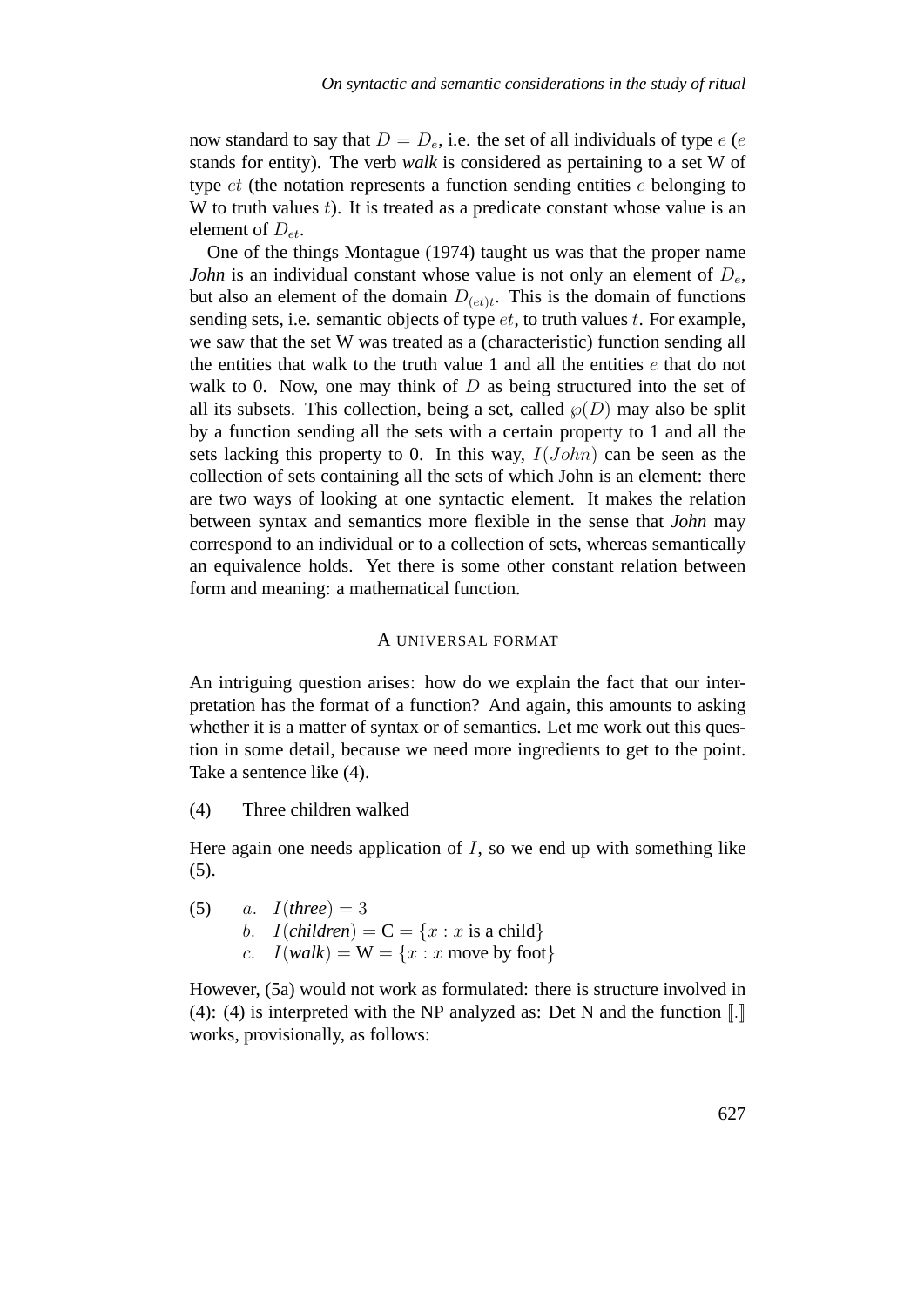[*three children walk*] = 1 ⇔  $[|three\, children]$  $(|[walk]|) = 1 \Leftrightarrow$  $(\lceil$ *three* $\lceil$ ( $\lceil$ *children* $\lceil$ ))( $\lceil$ *walk* $\rceil$ ) = 1  $\Leftrightarrow$  $(I(three)(I(children)))(I(walk)) = 1 \Leftrightarrow$ W ∈ I(*three*)(I(*children*)) (6)

That is, like *John* the NP *three children* is taken as a function splitting the domain  $D_{((et)t)}$ . In (6)  $D_{((et)t)}$  is split into a collection of sets containing three children and into the complement of this collection. In (4), the function *I(three(children))* takes the set W as its input and maps it to 1 iff W contains three children in which case the sentence is true, otherwise false. This sounds rather complicated because so much machinery seems to be involved, but as I will show shortly with the help of a diagram, the basic ideas are simple.

Montague (1974) laid the foundations for the theory of Generalized Quantification that developed in the eighties. It is one of the most successful semantic theories to date, because it added significantly the scope and the depth of the insight in quantifiers among which the numeral *three*. It is taken as a determiner. Nowadays, the determiner is considered a key element in the approach to quantification. It has become standard to interpret sentence (4) in terms of a subject-predicate combination of the form NP VP yielding the interpretation that three individuals in  $D_e$  are members both of the set of children and of the set of those who walk, as shown in Figure 1.



Figure 1: W is mapped to 1 if W contains three children in the intersection  $C \cap W$ .

What the Det *three* does is to provide a format for the interpretation of the relation between two sets expressed by elements of the sentence: the head noun of the NP in the NP VP combination denotes a set (in this case C) intersecting with the denotation (in this case W) of the VP. This appears to be a universal format available for sentences in all languages.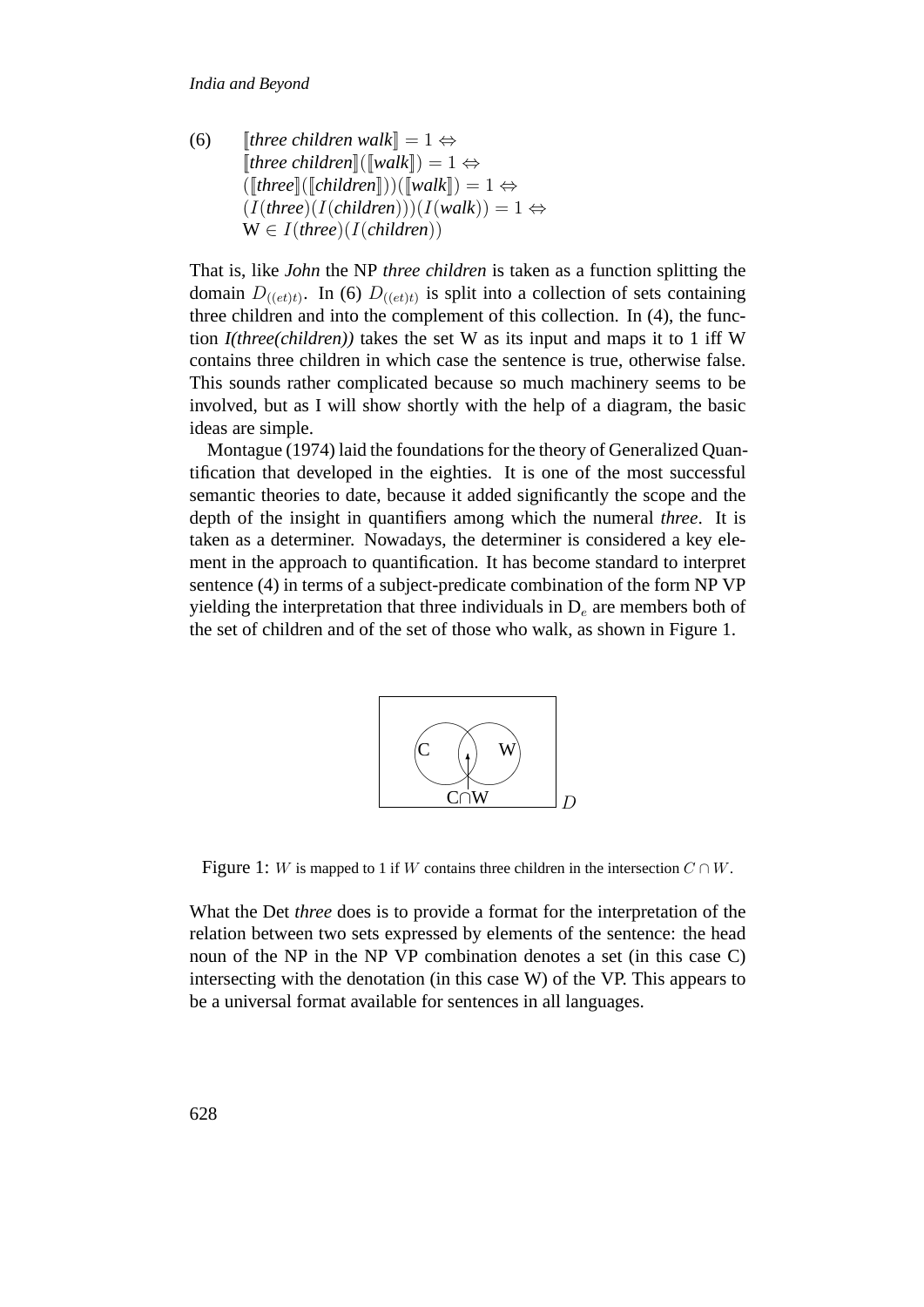#### **THREE**

The English numeral *three* taken as a determiner expresses a relation between the head noun N and the VP. Yet, this format is not directly visible in the syntax of English: one of the arguments of the 'Three'-relation is part of the NP, the other argument is the VP. In other languages, the format may be expressed by different syntactic configurations. Yet, any sentence expressing that three children walked has the same format due to the universality of the meaning of the numeral. We therefore replace (5) by (7):

$$
(7) \qquad I(\text{three}) = \{ \langle x_{et}, y_{et} \rangle : |x \cap y| = 3 \}
$$

That is, *three* is to be interpreted as a relation between two sets such that their intersection contains three individuals. Formally:<sup>6</sup>

(8) [three children walked] = 1 iff 
$$
\langle
$$
 [children],  $\langle$  [walk] \rangle \in [three]

In this way, the universal format of Figure 1 is encoded in a general lexical definition that is universally applicable. Another way of expressing this is by saying that once people master elementary operations over the set of natural numbers, they have universal semantic objects looking for a name. That this name is arbitrary is a trivial matter as compared with the fact that a structure is available reflecting something of the order we assign to the domains we are speaking about.

Of course, the number 3 could have been given a different name (e.g. *trois*) but the question is whether a numeral could have a different semantic format given the notion of a numeral, i.e. arguably given the notion of an individual. Quantificationally, the number 3 may be defined as in (7), so there is a semantics involved which escapes an all too trivial formulation of the Saussurean axiom of conventionality. Nothing would prevent another sort of relation between the NP and VP. Yet, one may argue that the relation between the NP and the VP expressed as  $[[p]$  Det N] VP] receives a fixed interpretation on the basis of the configuration in Figure 1 which does not seem so incidental or arbitrary.<sup>7</sup>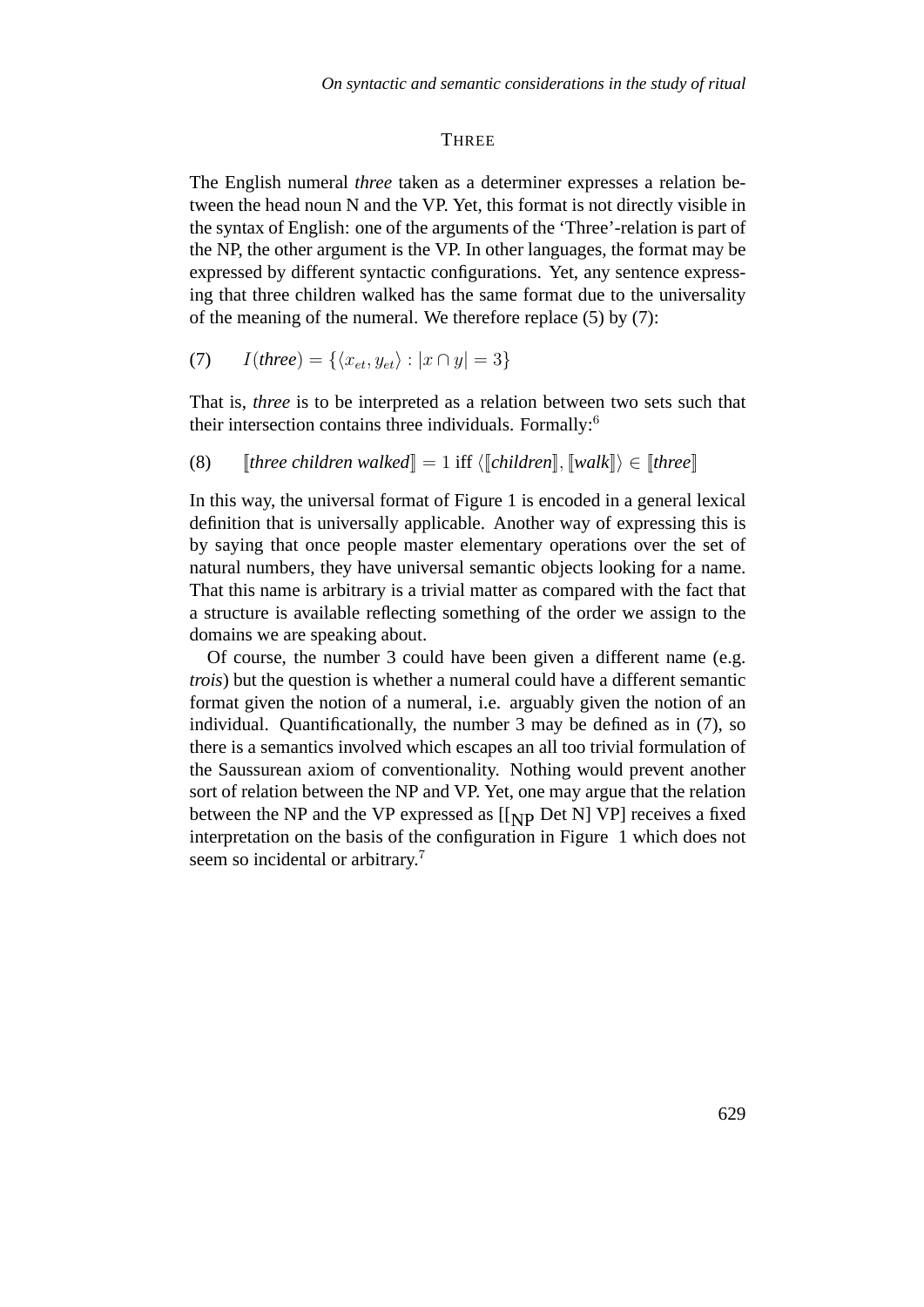#### THE LAW OF DISTRIBUTIVITY

Sentences like (9):

- a. John, Sue and Mary ate four sandwiches (9)
	- b. Three children ate four sandwiches

strongly suggest that one may think about the NP VP relation in terms of a function giving to each of the members of the NP-denotation its own private VP, so to say. That is John ate four sandwiches, Sue ate four sandwiches and Mary ate four sandwiches. And due to the irreversible nature of eating this means that we are speaking about 12 sandwiches. These events may have occurred at the same time or at different times and places, but the main point is that (on this interpretation) each of the individuals of the subject NP have its own individual "path" expressed by the predicate. Now, this is reminiscent of, or even similar to what we are used in arithmetical operations like:

 $(10)$   $3 \times 4 = 12$ 

We know that (10) is equivalent to  $(2 \times 4) + (1 \times 4)$  and to  $(1 \times 4) + (1 \times 4) +$  $(1 \times 4)$ . This equivalence is known as the law of distributivity. It governs a class of mathematical operations among which the Boolean intersection in Figure 1 occurs. We break *[John and Sue and Mary*] $\angle$  *[Eat four sandwiches]* down into  $[[John] \times [Eat four~sandwiches]] + [Sue] \times [Eat four~sandwiches]]$ + [[*Mary*]] × [[*Eat four sandwiches*]].

The basic idea emerging here is that in offering the information conveyed by (9), the "lumpsum"-information expressed by their subject NP is automatically broken down into information concerning the basic elements constituting the sets {John, Sue, Mary} in (9a) or the set of three children in (9b). This is what the law of distributivity is about: it guarantees that no information given at the level of  $3 \times 4$  is lost at a lower level of organization.

Given the crucial role played by the law of distributivity this is the point where semantic considerations come in:the level at which information expressed by language is organized interpretively seems to be determined by principles of computation presumably more basic than syntax itself. In fact, there are two things that should be explained away before (re-)assigning primacy to syntax. Firstly, one must explain why it is that a basic computational principle like the law of distributivity available to us as part of our linguistic abilities should determine syntax in such a fundamental way as to determine the NP VP structure. Secondly, and even more important: one should explain why it is that the law of distributivity is only applied asymmetrically. It works one way, so to say, because we can derive from (9)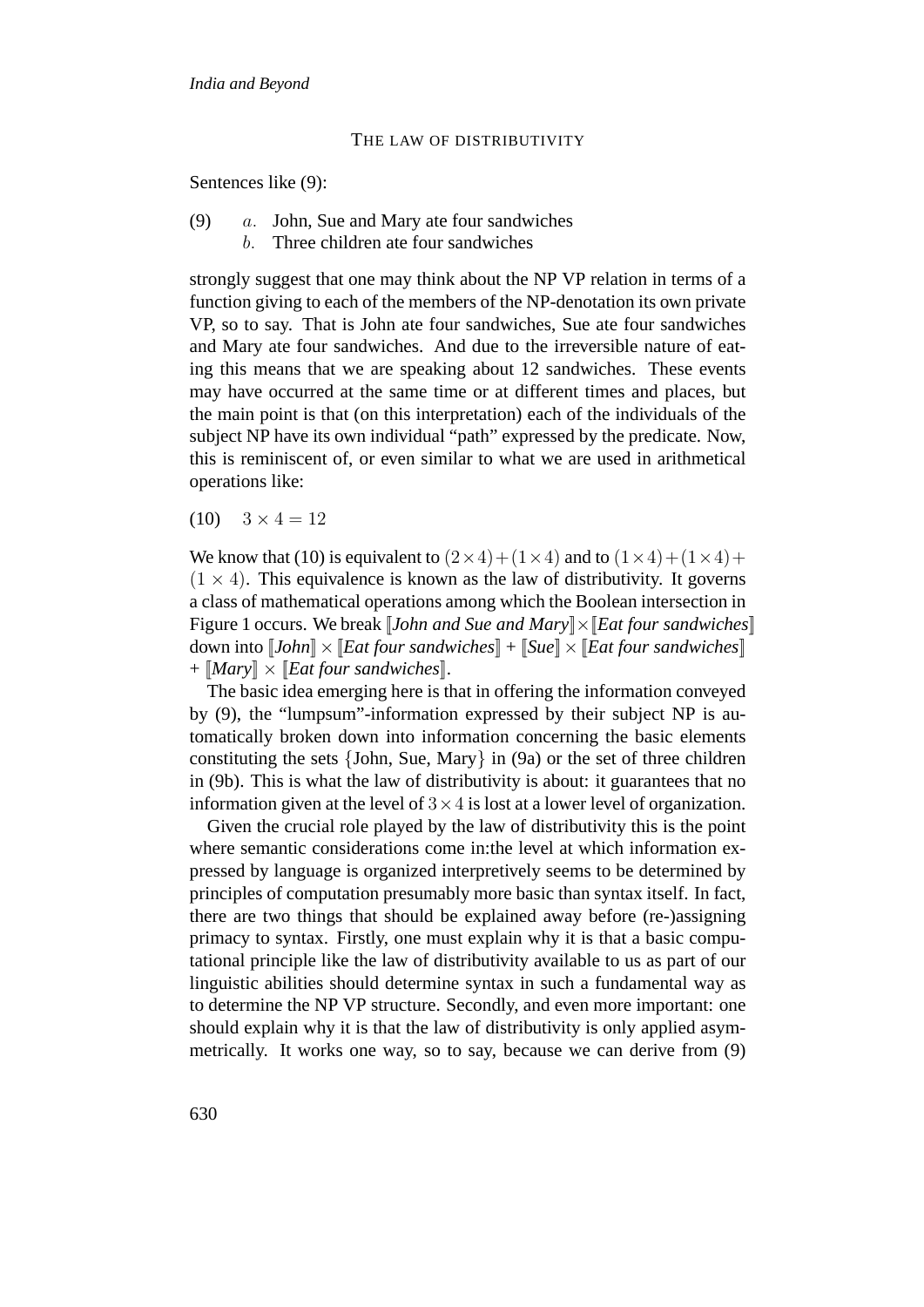that there were 12 sandwiches involved but not that there were twelve children involved. But this can only mean that syntax serves as a constraint on what otherwise would be the full application of the distributivity principle. Syntax uses just one part of a more general principle and is in this way dependent on it.

Let me recapitulate from another point of view. Suppose that in a syntactic structure of the form  $[\alpha \oplus \beta]$ , with  $\oplus$  a syntactic operation joining  $\alpha$  and  $\beta$  into a group  $\alpha\beta$ , and suppose that  $\alpha\beta$  is always of type  $\alpha'$ , which would mean that  $\alpha\beta$  is always an  $\alpha$ -phrase, much in the way a VP is a Vphrase. And suppose that we are able to interpret  $\oplus$  as a function which is similar to or is structurally related to (a principle determining) an operation in one of our number systems. Assume furthermore that our cognitive organization heavily depends on our use of number systems (discretization of individuals, order, measurements, etc.), then the very fact that our syntax in natural language is tied up with this system may be explained as so closely tied up with semantics that one is obliged to think in terms of interaction rather than of primacy. With respect to (10) a plausible hypothesis is that our cognitive organization of the world forces us into the intersection relation ∩ because it mirrors certain features of our computing capacity in which distributivity takes its natural place. $8$  Note that this does not mean the return of religion as the semantic fosterplace of rituals, because we are speaking about semantics at a very abstract level of cognitive organization. We are speaking about the semantics of our number systems involving our capacity to distinguish between individuals and mass and assume that these semantic principles cannot be abstracted from in the study of syntax, not even in the syntax of rituals.

#### **NEGATION**

How much syntax goes into  $(11)$ ?

 $(11)$  John does not walk

The syntax of predicate logic tells us that *(does) not* is to be taken as an expression which, when applied to (1), yields the wellformed expression (11). But its semantics says that if  $(1)$  is true,  $(11)$  is not true. If  $(11)$  is true,  $(1)$ is not true:  $[\neg \varphi] = 1$  iff  $[\varphi] = 0$ . Again the syntactic element bringing this about –*(does) not*–could have been different but the set-complement relation seems to be something which is brought about by the fact that we use a name for a constant, however arbitrarily, to split a domain. The very use of a name invokes the use of a splitting function characterizing the members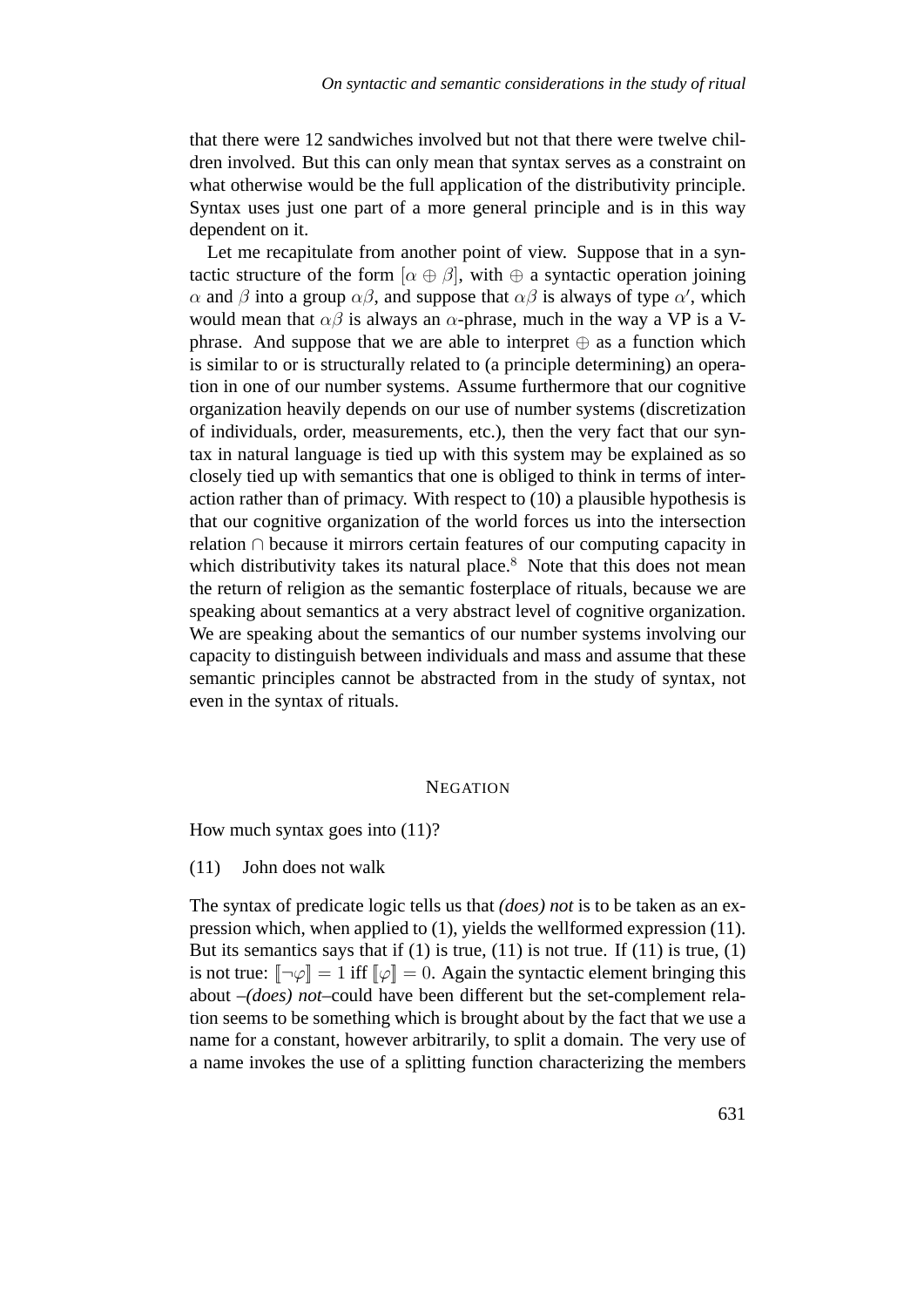of a set, and so inevitably there is the structuring of a domain and in this structuring semantic considerations must be given a place: any function having  $\{1,0\}$  as its co-domain can be said to produce negation as corresponding to a complement. There is syntax in this but the fact that we apply these functions systematically in our use of language reveals that beneath the superficial fact that their input could have been differently, there is the question of why we pick them out among so many different functions that could have been employed otherwise. The point is again: as soon as we are able to systematically relate certain expressions in a language to algebraic structure, we cannot maintain the strict distinction between syntax and semantics and subsequently the abandonment of semantics. The next step is: as soon as we need algebraic structure in order to explain our cognitive organization, it is very hard to maintain the Chomskyan claim about the study of natural language and hence Staal's claim about the syntax of ritual. The two claims are logically independent, so it might turn out that Chomsky's claim may be rejected and Staal's claim may be maintained, but given the fact that Staal stresses the connection, the point on negation may apply to him as well.

# PLURALITY AND SINGULARITY

This line of thought may be applied to the relationship between the stem *child*- and its plural form -*en*. If we analyze the internal structure of the plural form *children*, we need interpretively something like (12):

(12) a. 
$$
I\left(\text{child-}\right) = C = \{x_e : x \text{ a child}\}\
$$
  
b.  $I(-en) = pl = \{\langle x_{et}, y_{((et)t)} \rangle : y = \{z_{et} \subseteq x : |z| \ge 2\}\}\$ 

In (12), x ranges over sets and y over the collections of sets having two members. So,  $(12b)$  applied to the set C says that pl takes C and yields the set of all sets formed out of C minus the emptyset and the singletons. This means that C, as proposed by Jespersen (1924), is taken to be neutral as to singularity and plurality and that  $sq$  can be taken as an instruction to structure the set C into a set consisting of all the sets containing one child and that  $pl$  is as shown in (12): the instruction to form a collection of sets of pairs, triples, etc. out of the members of the set C.

Suppose that this analysis can be defended (which means an adaptation of the model in Fig. 1 but not an essential one for the point made above), then again we see a division of a collection into two disjoint subsets.<sup>9</sup> And again we see that a fundamental semantic phenomenon is visible. In this case, there is an interesting fact:Japanese does not distinguish between singular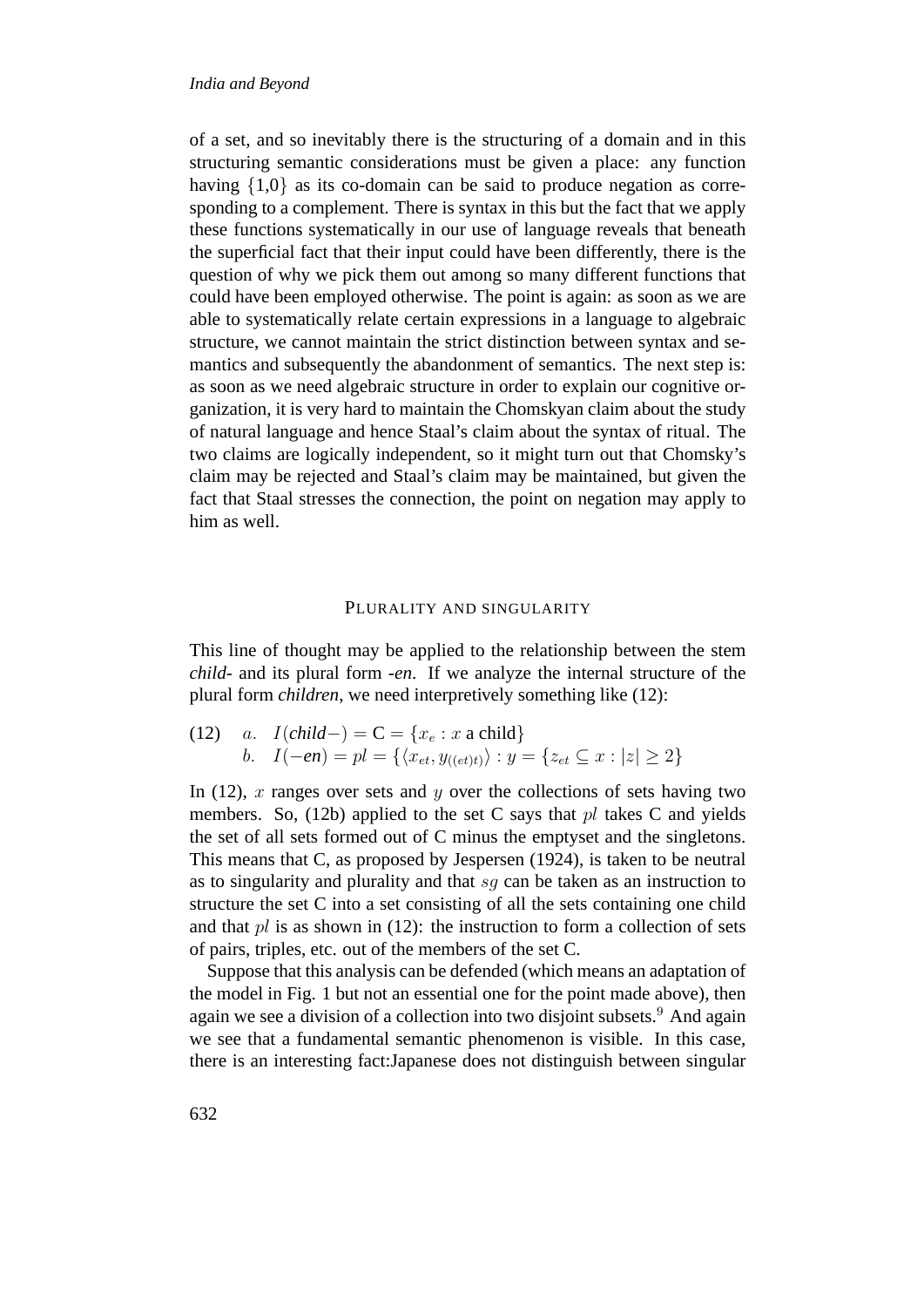and plural in the way English and many other languages do. So, rather than having (12b) and for sq the meaning  $\{z_{et} \subseteq x : |z| = 1\}$ , Japanese would have something like (13).

(13) 
$$
sg/pl = \{ \langle x_{et}, y_{((et)t)} \rangle : y = \{ z_{et} \subseteq x : |z| \ge 1 \}
$$

This means that Japanese would neutral as to how the set C is structured. It does not mean that C is not structured. On the contrary the mechanism to produce all the subsets of a certain set is something that can be argued to be available also in Japanese. Note that the fact that Japanese has a different strategy from English enhances the present argument rather than weakening it. Languages are bound to develop different strategies. The Japanese case suggests that this is a selection from possible choices from algebraic options. A difference between 1:many vs neutral. So, again the question arising is: how much syntax is actually going into this analysis and how much semantics? If combinatorial principles of mathematics underlie the ordering of sets and their structuring into sets of sets meeting certain universal conditions, then it might be argued that some of these universal conditions could have to do with the way we structure the world. We organize an unorganized set of individuals into a domain full of structure about which we can speak, but it is doubtful whether it would be revealing to call these principles syntactic only, unless we can show that the structuring has nothing to do with our cognitive organization. One may, of course, call any form of cognitive organization syntactic, but this would make the debate about a syntactic or semantic approach of strings a terminological debate rather than a real issue.

#### CONCLUDING REMARKS

My contribution to this collection of papers is an appeal to those who want to carry on with the discussion, to pay some attention to factors that I have been pointing at. What I have said might or might not be relevant but this can only be assessed on the basis of taking Staal's claim seriously and exploring it further.

The three cases that I discussed as an illustration of my remarks on the relation between syntax and semantics have in common that all of them may be reduced to fundamental constraints on set theoretical structures. An important question is whether any syntax can escape from a set-theoretically based ordering giving away fundamentally cognitive modelling of the world as we perceive and cognize it. I do not want to push this point any further but I think that in the discussion about the relation between syntax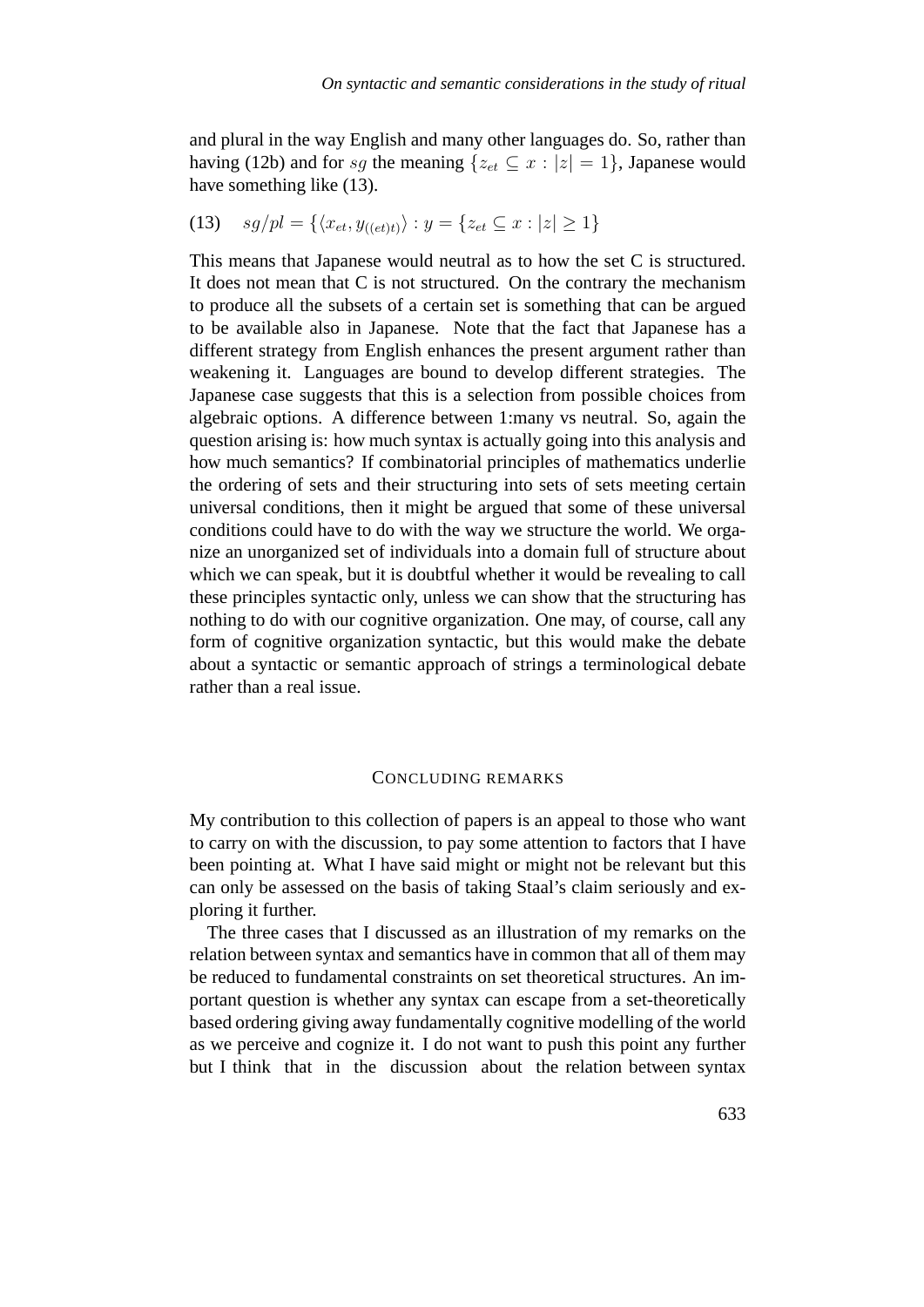and semantics, the issue of the structure of our cognition should be given a role. I accept without any problem the thesis that the proof-theoretical approach of generative linguistics, leading to the exclusion of semantic considerations, has been shown to be very fruitful for certain areas of language structure, though not all I should add. It has been shown to be fruitful for Staal's treatment of ritual, as far as I can judge, at least for a more profound discussion of the issues involved. But in linguistics it might turn out that in certain areas semantic considerations must interact with purely syntactic ones, certainly in view of computational principles in which the basic organization of our cognition is involved. I have tried to argue that with respect to formats as in Figure 1 these principles may be discovered, because basic patterns of predication may be related to principles determining our capacity to compute. An interesting consequence of our capacity to count, i.e. to distinguish entities, to keep measure, to make music, to dance, could be that all sorts of mathematical structure which is part of this capacity might be due to the fact that we relate our syntax to the world and get its structure back as meanings.

#### **REFERENCES**

Carnap, Rudolf

1958 *Introduction to Semantics and Formalization of Logic*. Harvard University Press. [1942;1943]

Chomsky, Noam

- 1981 *Lectures on Government and Binding*. Foris: Dordrecht.
- Jespersen, Otto
- 1924 *The Philosophy of Grammar*. Allen & Unwin: London.

Montague, Richard

- 1974 *Formal Philosophy. Selected Papers by Richard Montague*. Edited and with an introduction by R.H. Thomason. Yale University Press. Saussure, Ferdinand de
- 1965 *Cours de Linguistique Générale*. Publié par Charles Bally et Albert Sechehaye. Payot: Paris [1915].

Staal, Frits

- 1983 *Agni. The Vedic Ritual of the Fire Altar. Berkeley*.
- 1988 *Universals. Studies in Indian Logic and Linguistics*. The University of Chicago Press.
- 1989 *Rules Without Meaning. Ritual, Mantras and the Human Sciences*. Toronto Studies in Religion. Peter Lang: New York etc.